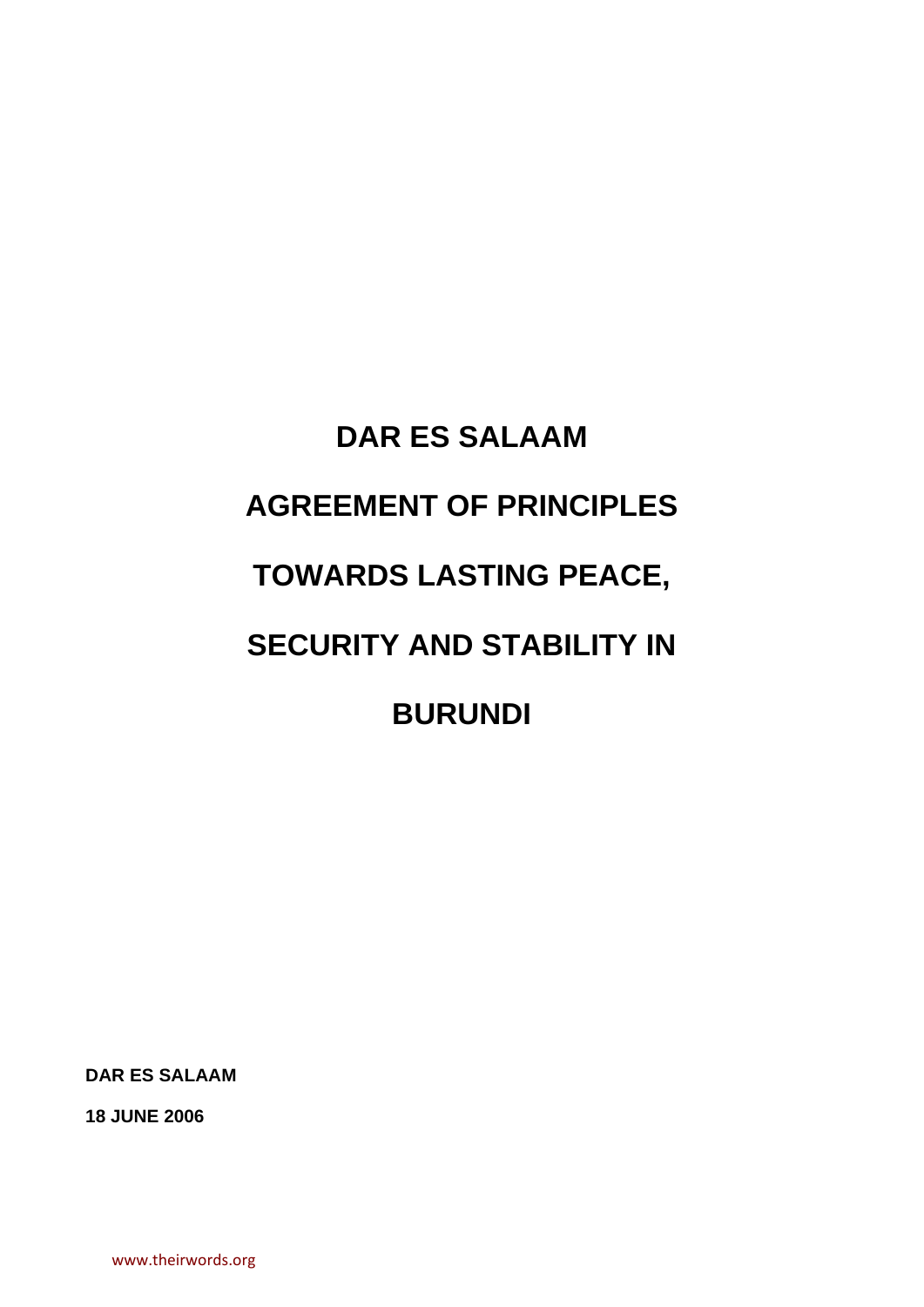## **CONTENTS**

| <b>BURUNDI</b>              | DAR ES SALAAM AGREEMENT FOR THE ATTAINMENT<br>OF LASTING PEACE, SECURITY AND STABILITY IN                   | $\mathbf{1}$   |
|-----------------------------|-------------------------------------------------------------------------------------------------------------|----------------|
| <b>PREAMBLE</b>             |                                                                                                             | 1              |
|                             |                                                                                                             |                |
| Article I:                  | The History of Burundi and the Ethnic Question                                                              | $\overline{2}$ |
| Article II:                 | Provisional Immunity for the members of the Palipehutu-FNL<br>and its Transformation into a Political Party | 3              |
| Article III:                | Repatriation of Refugees and Return of the Displaced and<br><b>Regrouped Persons</b>                        | 3              |
| Article IV:                 | Defence and Security Forces                                                                                 | 4              |
| Article V:                  | <b>Guarantors of the Process</b>                                                                            | $\overline{4}$ |
| Article VI:                 | Non-Engagement in attacks                                                                                   | 4              |
| Article VII:                | Annexures                                                                                                   | $\overline{4}$ |
| Article VIII:               | Commencement of this Agreement                                                                              | $\overline{4}$ |
| Article IX:                 | Language of this Agreement                                                                                  | 5              |
| <b>Signatory Parties</b>    |                                                                                                             |                |
| <b>Co-Signatory Parties</b> |                                                                                                             |                |

**Page** in the contract of the contract of the contract of the contract of the contract of the contract of the contract of the contract of the contract of the contract of the contract of the contract of the contract of the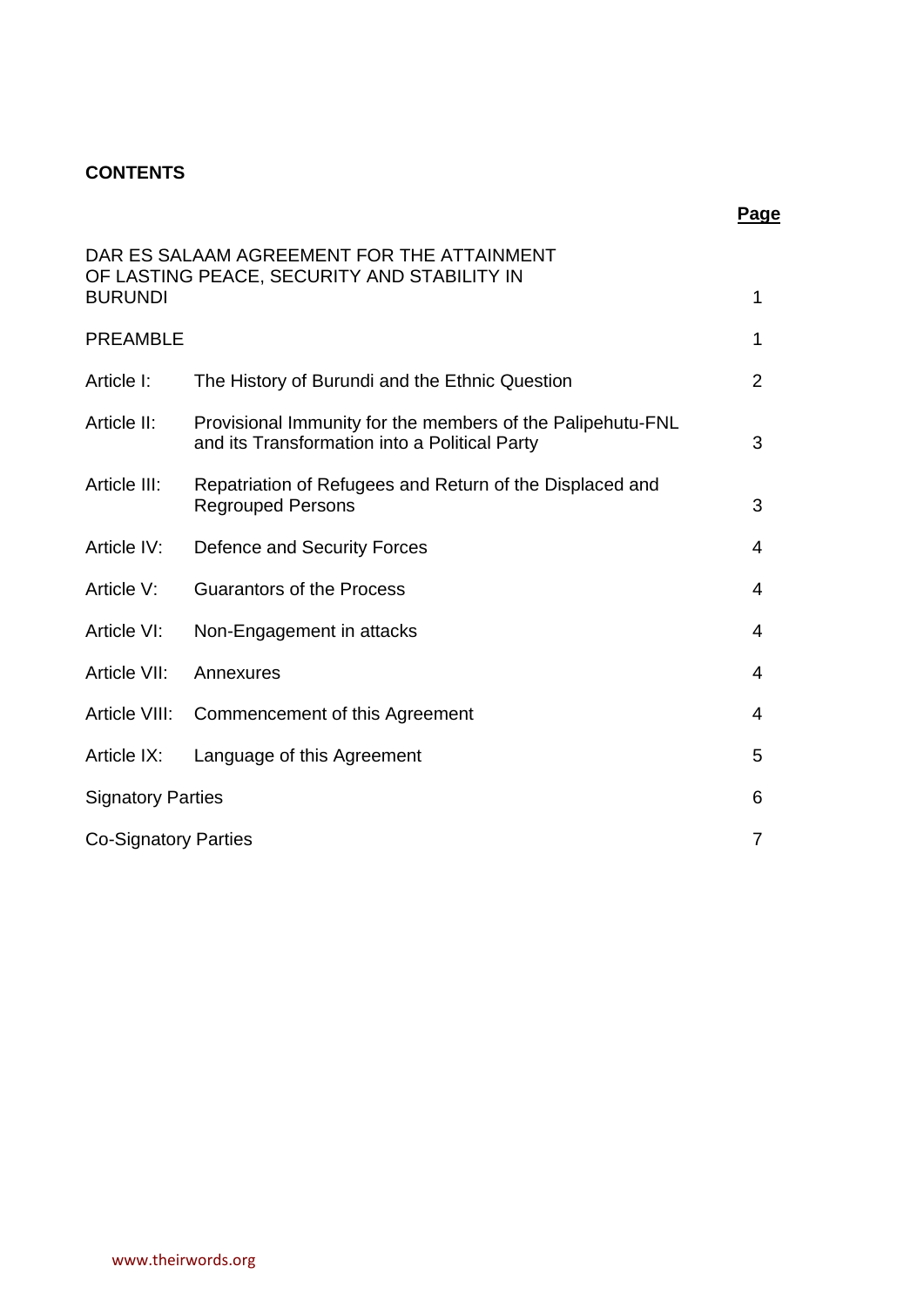# **DAR ES SALAAM AGREEMENT OF PRINCIPLES TOWARDS LASTING PEACE, SECURITY AND STABILITY IN BURUNDI**

**We**, the representatives of:

The Government of the Republic of Burundi Acting in terms of the Constitution of the Country

And

The Palipehutu-FNL

(Hereinafter referred to as "The Parties")

**Having participated** in the talks facilitated by the Minister of Safety and Security of the Republic of South Africa, His Excellency Chalrs NQAKULA, in terms of of the mandate of the Regional Initiative for Peace in Burundi;

**Realizing** that the search for peace has become of capital importance for our country to enjoy freedom, democracy, justice and peace, and for Burundi to be respected in the international community;

**Determined** to overcome our differences in all their forms of manifestation to promote our aspirations for unity and the consolidation of the common good for all the Burundi people;

#### **In the presence of**

- H.E. Jakaya Mrisho Kikwete, Deputy Chairperson of the Regional Initiative on the Burundi Peace Process,
- H.E. Charles Nqakula, Facilitator
- H.E. Thabo Mbeki, President of the Republic of South Africa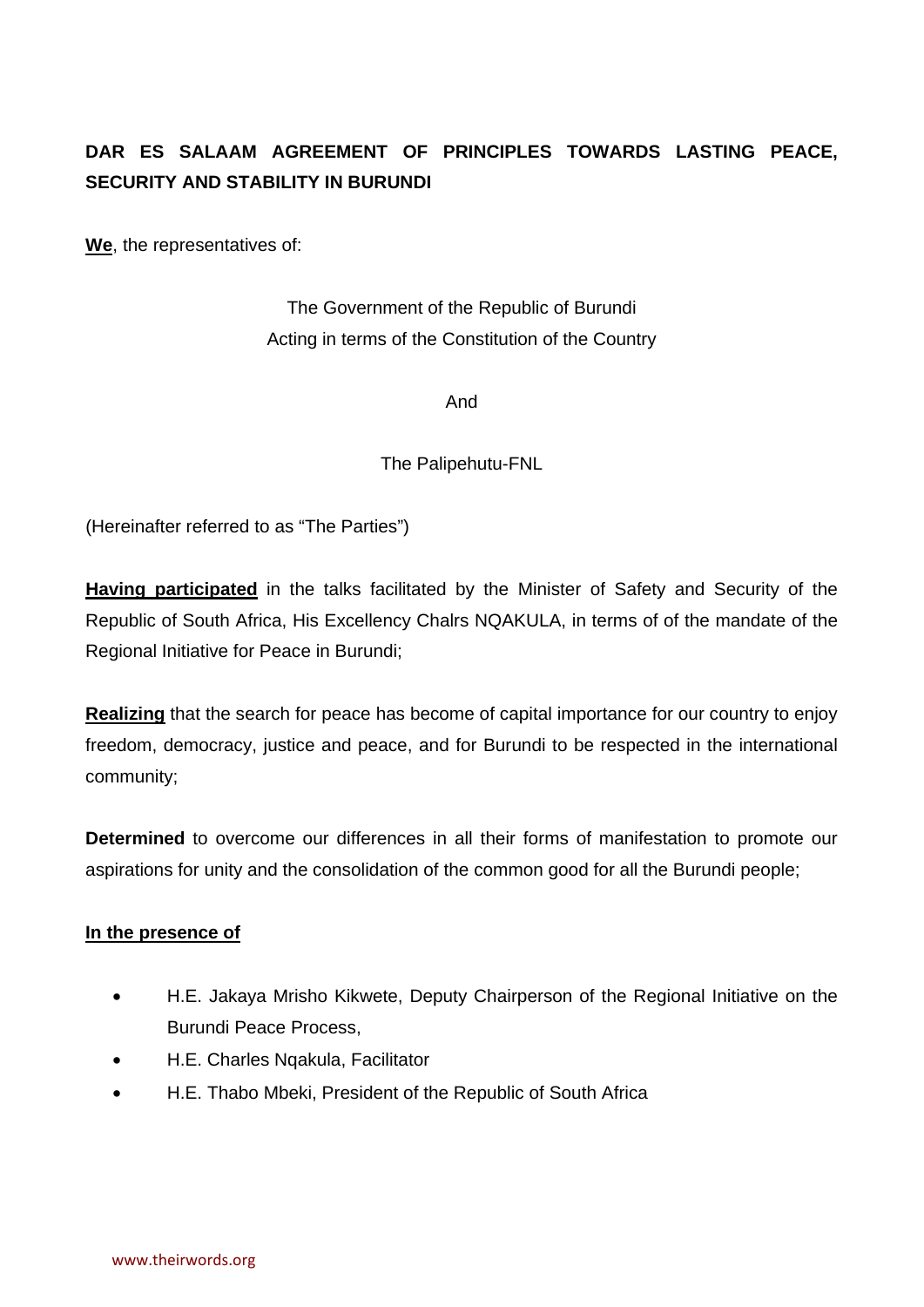- H.E. Ambassador Mamdou Bah, Representative of the Chairperson of the African Union Commission.
- H.E. Ambassador Nureldin Satti, Special Representative of the United Nations Secretary General Kofi Anan.
- H.E. Pierre Nkurunziza, President of the Republic of Burundi.

Do hereby declare and commit ourselves to be bound by the provisions of the Dar Es Salaam Agreement of Principles towards Lasting Peace, Security and Stability in Burundi (hereinafter referred to as "the Agreement").

#### **ARTICLE I**

## **THE HISTORY OF BURUNDI AND THE ETHNIC QUESTION**

- 1. In the history of Burundi, the ethnic question has been recognized as being one of the mainsprings of the conflict that the country has endured for so long. It is therefore important to put an end to this state of affairs, to rewrite and take into consideration the history of the country. It has also proven important to put in place mechanisms to ensure that the mistakes of the past are never repeated.
- 2. A commission of experts with the mandate to rewrite the history of Burundi shall be created. These experts shall consult all the components of Burundi society.
- 3. The Truth and Reconciliation Commission shall be called the Truth, Forgiveness and Reconciliation Commission. Its mission shall be to establish the facts regarding the dark period of our history and to identify the responsibility of the different individuals with a view to forgiveness and reconciliation among the Barundi. It should reflect the broadest representation of the Burundi society in its political, social, ethnic, religious and gender aspects.
- 4. Popular consultations shall be organized from grassroots level to the top. Its establishment, the plan of its composition, its missions and functioning will be consecrated by national legislation.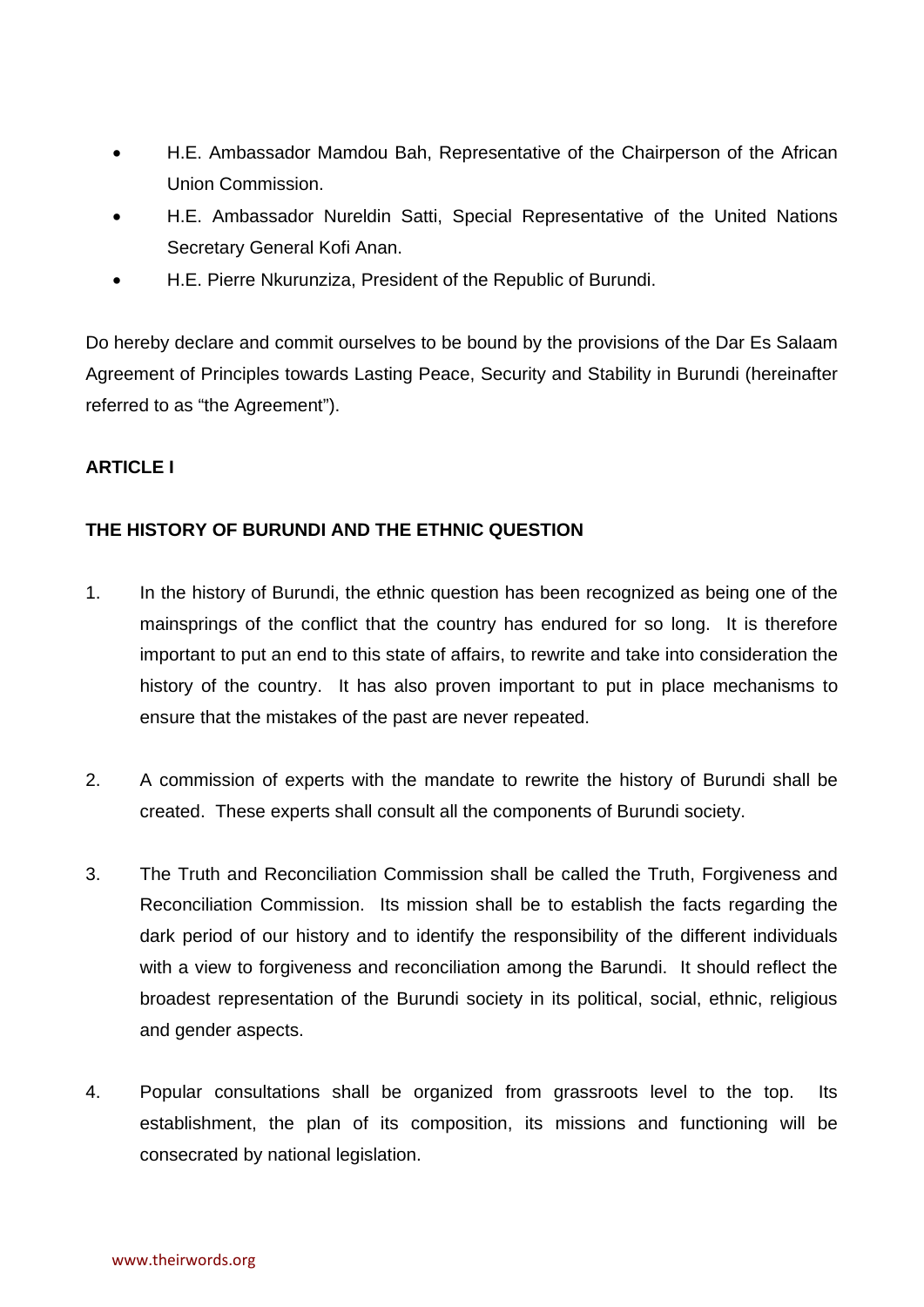5. The Palipehutu-FNL proposes to the Burundi people that the consultations should lead to a social contract.

#### **ARTICLE II**

# **PROVISIONAL IMMUNITY FOR THE MEMBERS OF THE PALIPEHUTU-FNL AND ITS TRANSFORMATION INTO A POLITICAL PARTY**

- 1. From the start of the effective implementation of the ceasefire, the members of the Palipehutu-FNL shall enjoy provisions immunity. A procedure for the release of political prisoners and prisoners of war shall also start.
- 2. After the effective separation of the political branch and the military branch, the Palipehutu-FNL could request to be accredited as a political party in accordance with the law.

#### **ARTICLE III**

## **REPATRIATION OF REFUGEES AND RETURN OF THE DISPLACED AND REGROUPED PERSONS**

- 1. It would be necessary to create and environment that is favourable to the repatriation of refugees and the return to their homes of the people who were regrouped and who were displaced.
- 2. The Regional Initiative for Peace in Burundi, the AU and the UN shall ensure that no repatriated person shall be the target or persecution. The parties agree to call on the host countries to ensure that the repatriation of the Burundi refugees takes place in accordance with the relevant international laws to avoid forces repatriation.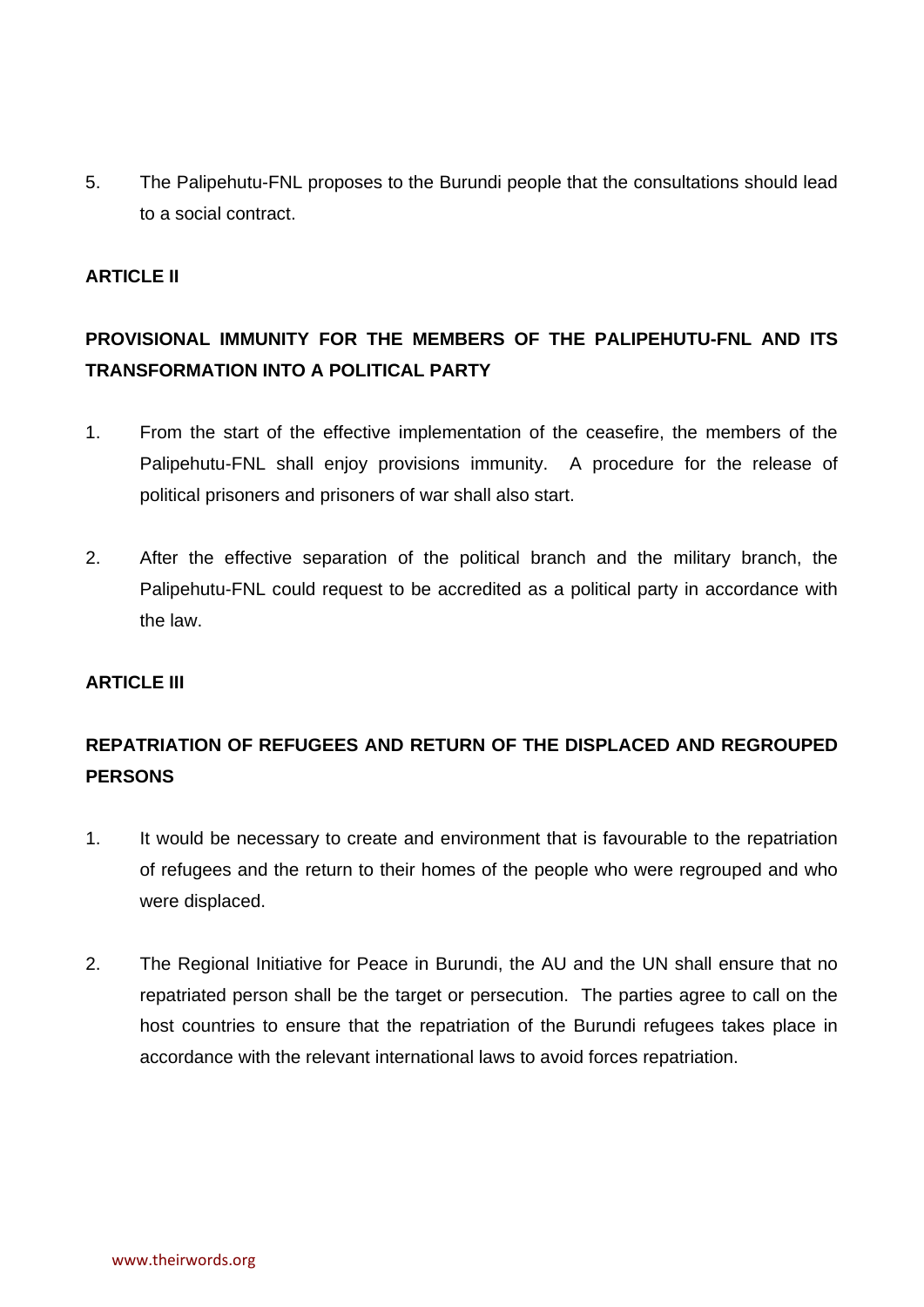#### **ARTICLE IV**

#### **DEFENCE AND SECURITY FORCES**

- 1. The overarching principle guiding the Defence and Security Forces shall be to act, at all times, in a manner that fosters national reconciliation and unity.
- 2. The Defence and Security Forces shall always be subject to the national agenda in Burundi for democracy, peace, justice, reconciliation, security, stability, development and prosperity.

#### **ARTICLE V**

The Regional Initiative shall remain the guarantors of this process.

#### **ARTICLE VI**

Having agreed to all the foregoing principles, the Parties agree to stop hostilities and commit to engage in serious discussions aimed at reaching a comprehensive ceasefire within a period of two weeks.

#### **ARTICLE VII**

Annexures marked "A" and "B" attached hereto constitute part of this agreement.

### **ARTICLE VIII**

This Agreement shall come into force on the date of its signature.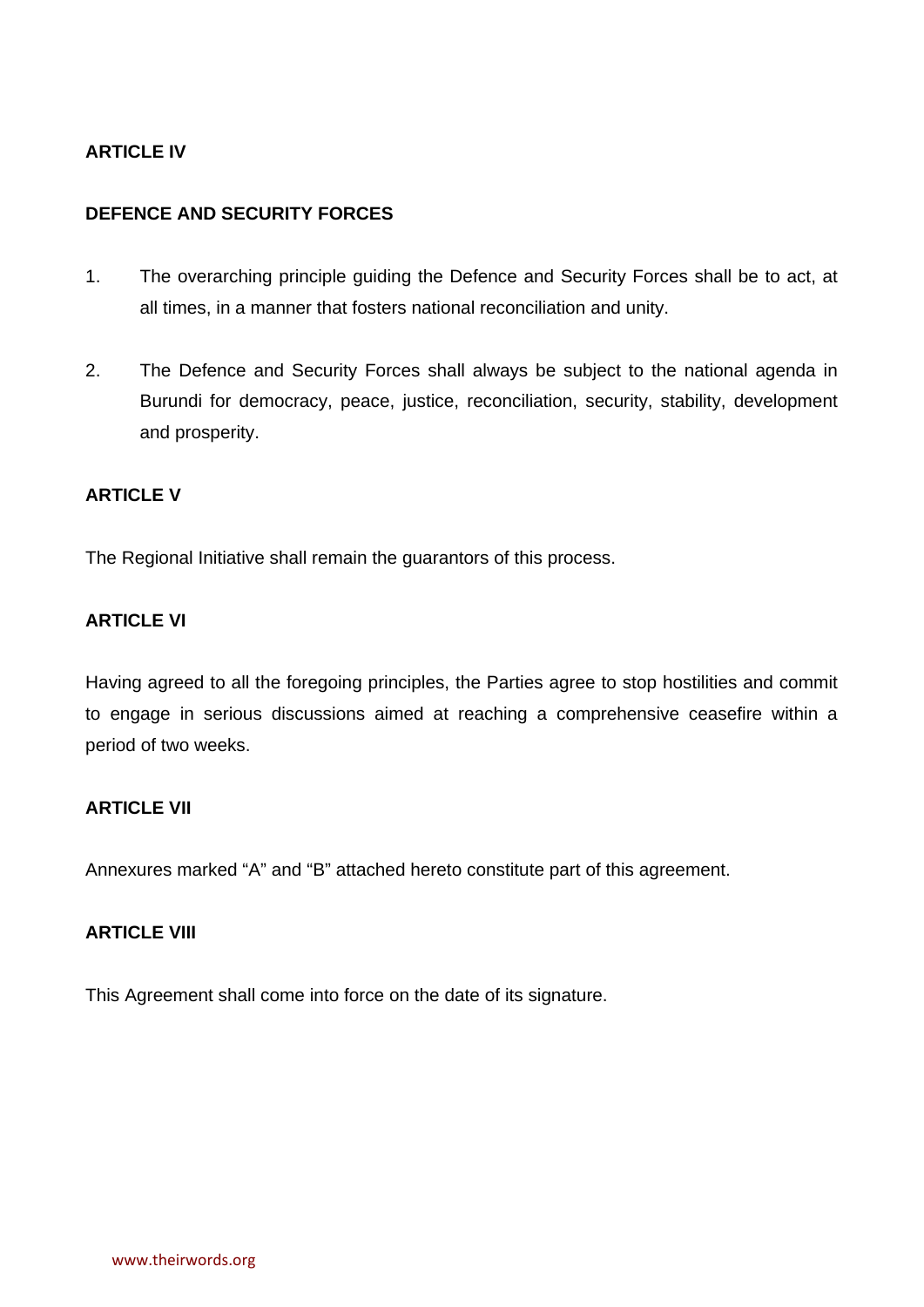#### **ARTICLE IX**

This Agreement is drawn up in French and English and shall be translated into Kirundi and Kiswahili. The French text shall take precedence and shall be filed with the Offices of the Secretary General of the United Nations, the Secretary General of the African Union Commission and the Parties.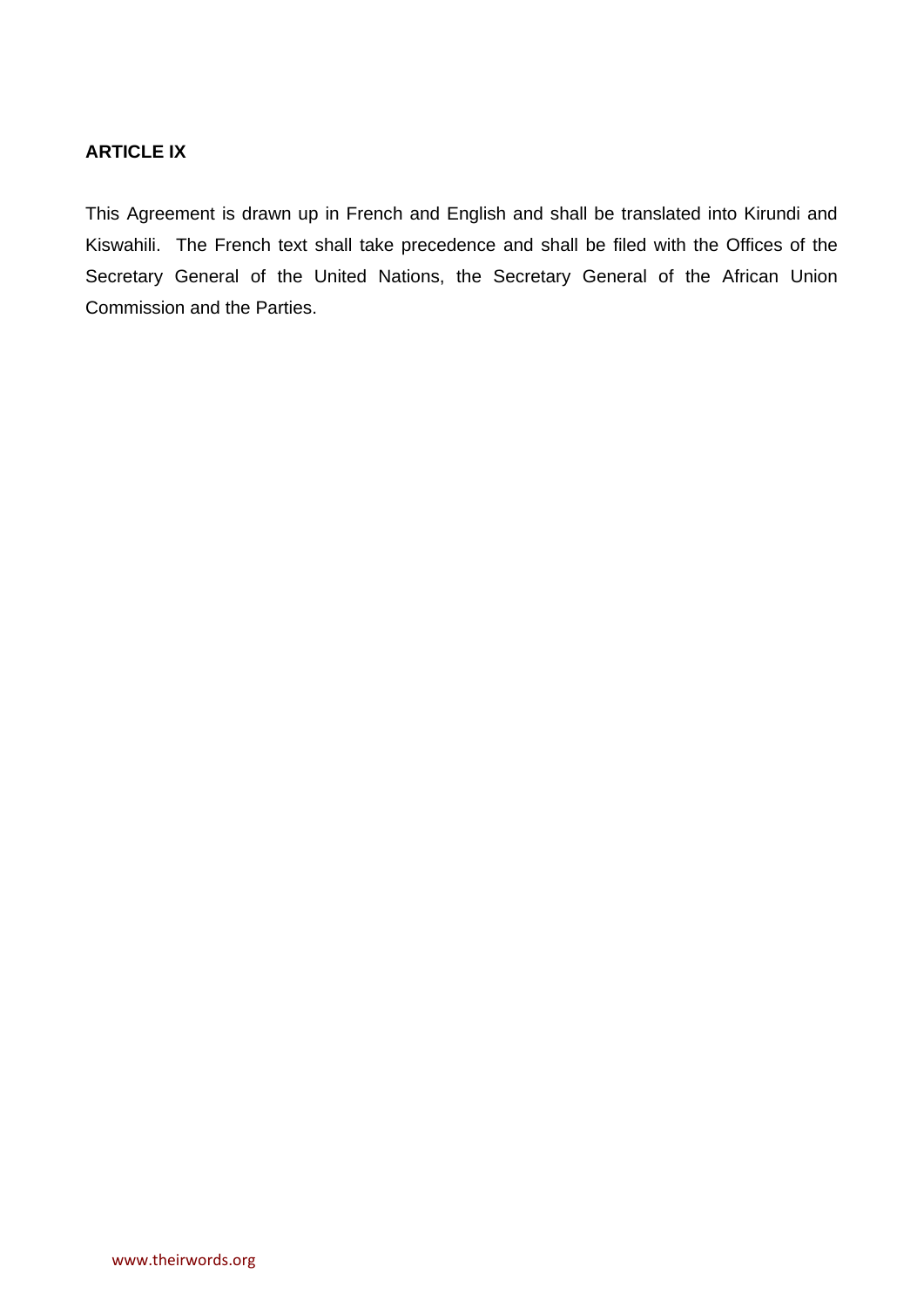## **CO-SIGNATORIES**

H.E. Charles NQAKULA, Facilitator,

…………………………………….. \*\*\*

H.E. Jakaya Mrisho KIKWETE, Deputy Chairperson, Regional Initiative,

……………………………………..

\*\*\*

H.E. Thabo MBEKI, President of the Republic of South Africa,

…………………………………….. \*\*\*

H.E. Ambassador Mamadou BAH, Representative of the Chairperson of the African Union Commission,

> …………………………………….. \*\*\*

H.E. Ambassador Nureldin SATTI, Acting Special Representative of the United Nations Secretary General in Burundi.

> …………………………………….. \*\*\*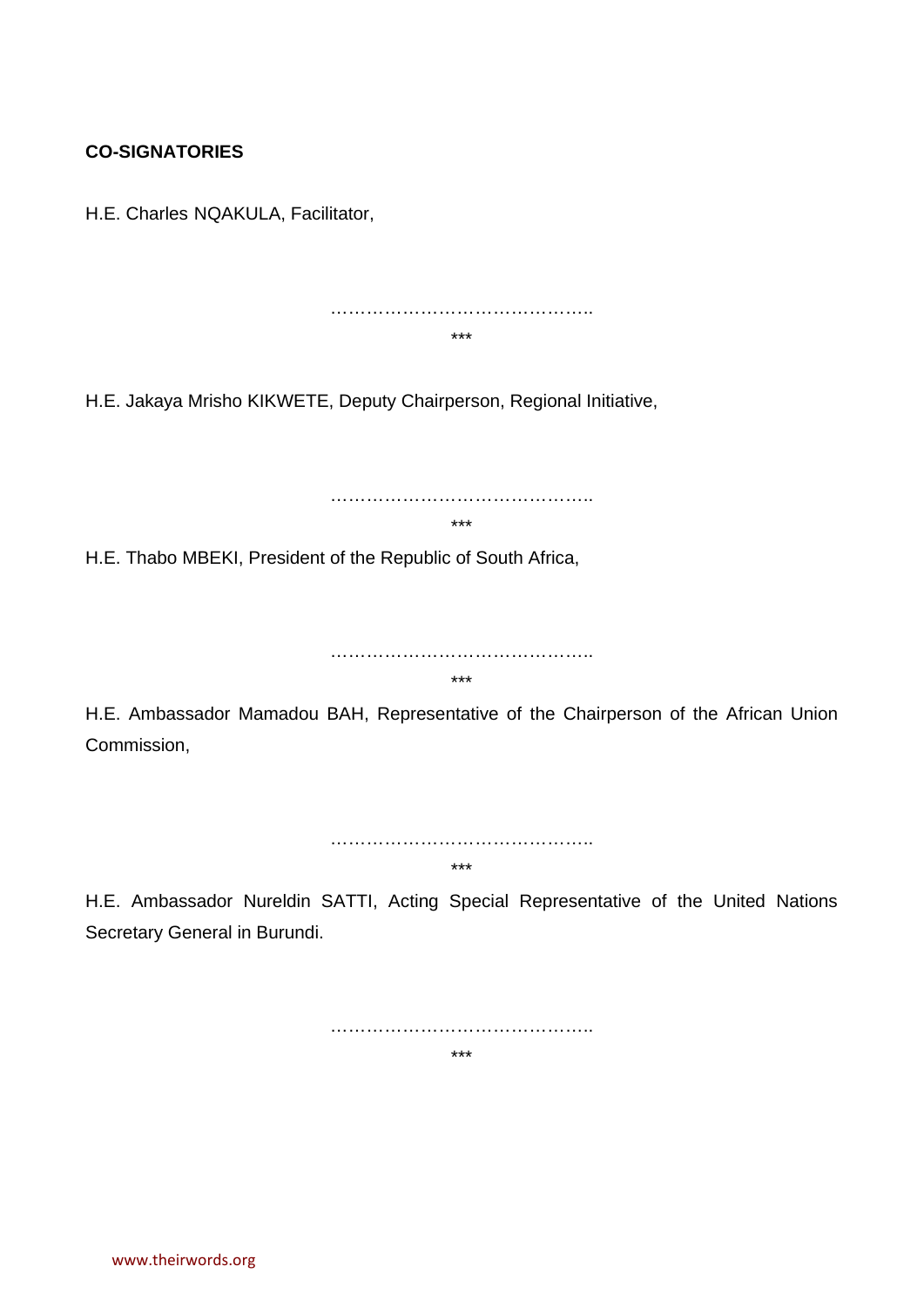#### **ANNEXURE "A"**

#### **CHAPTER 1: THE HISTORY OF BURUNDI AND THE ETHNIC QUESTION**

In the history of Burundi, the ethnic question has been recognized as being one of the mainsprings of the conflict that the country has endured for so long. It is therefore important to put an end to this state of affairs, to rewrite and take into consideration the history of the country. It has also prove important to put in place mechanisms to ensure that the mistakes of the past are never repeated.

#### **ARTICLE I**

A commission of experts with the mandate to rewrite the history of Burundi shall be created. These experts shall consult all the components of Burundi society.

#### **ARTICLE 2**

The Truth and Reconciliation Commission shall be called the Truth, Forgiveness and Reconciliation Commission.

Its mission shall be to establish the facts regarding the dark periods on our history and to identify the responsibility of the different individuals with a view to forgiveness and reconciliation among the Barundi. It should reflect the broadest representation of the Burundi society in its political, social, ethnic, religious and gender aspects.

Popular consultations shall be organized from grassroots level to the top. Its establishment, the plan of its composition, its missions and functioning will be consecrated by national legislation.

The Palipehutu-FNL proposes to the Burundi people that the consultations should lead to a social contract.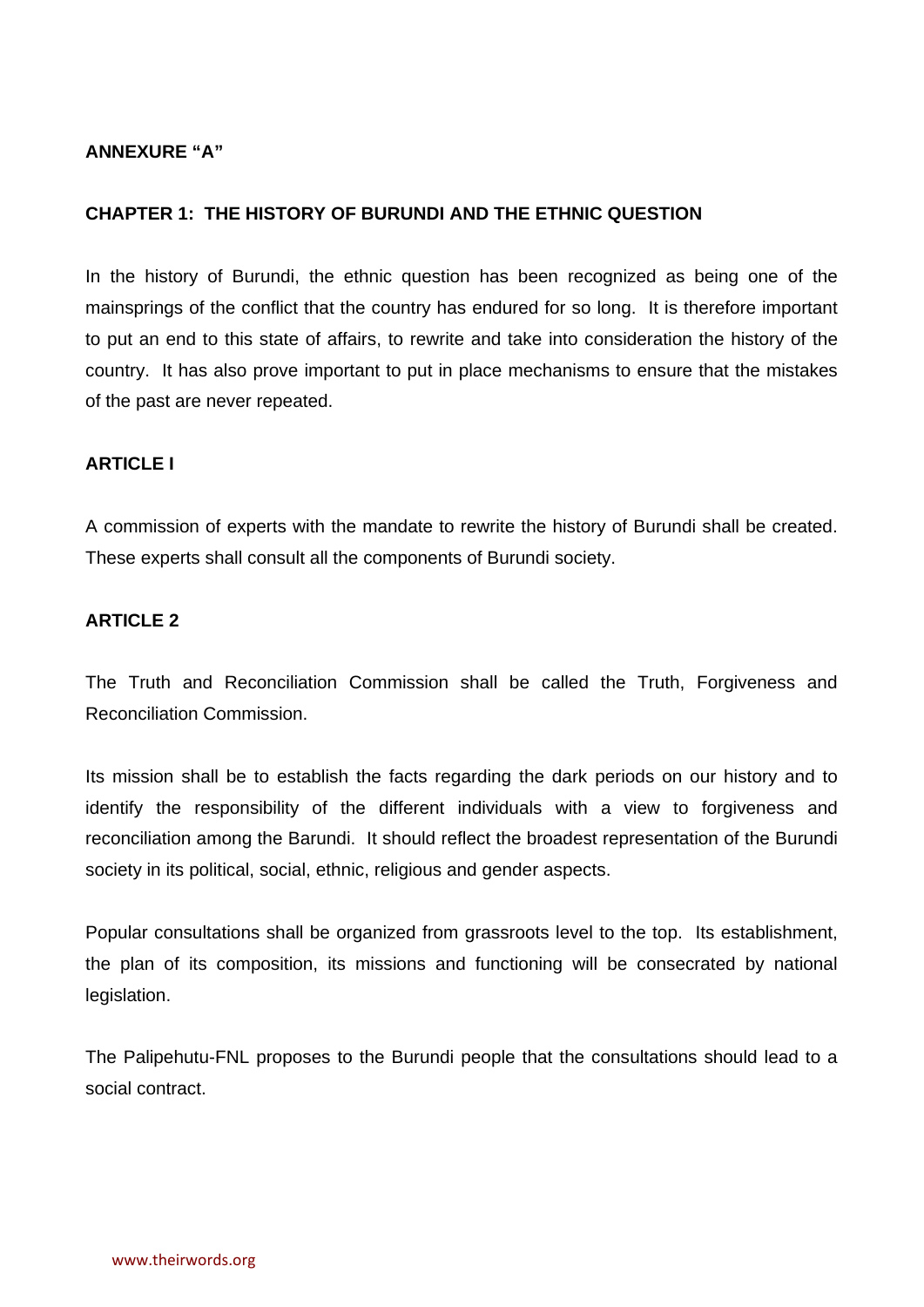# **CHAPTER 2: PROVISIONAL IMMUNITY OF THE MEMBERS OF THE PALIPEHUTU-FNL AND ITS TRANSFORMATION INTO A POLITICAL PARTY**

#### **ARTICLE 3**

From the start of the effective implementation of the ceasefire, the members of the Palipehutu-FNL shall enjoy provisional immunity.

A procedure for the release of political prisoners and prisoners of war shall also start.

#### **ARTICLE 4**

After the effective separation of the political branch and the military branch, the Palipehutu-FNL could request to be accredited as a political party in accordance with the law.

# **CHAPTER 3: THE REPATRIATION OF REFUGEES AND THE RETURN OF DISPLANCED AND REGROUPED PEOPLE**

#### **ARTICLE 5**

It would be necessary to create an environment that is favourable to the repatriation of refugees and the return of the people who were regrouped and who were displaced from their homes.

The Regional Initiative for Peace in Burundi, the AU and the UN shall ensure that no repatriated person shall be the target of persecution. The parties agree to call on the host countries to ensure that the repatriation of the Burundi refugees takes place in accordance with the relevant international laws to avoid a force repatriation.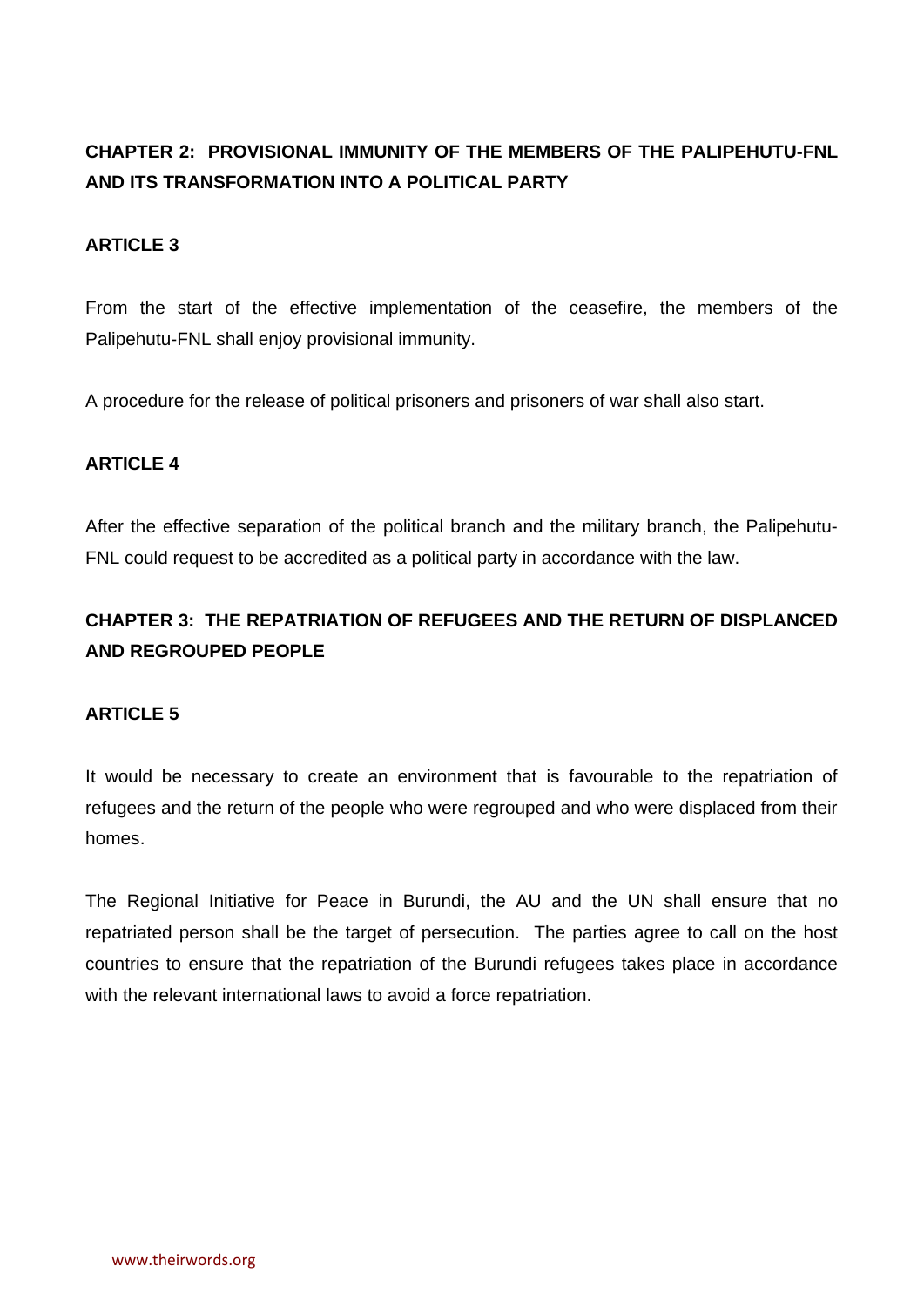#### **ANNEXURE "B"**

The ongoing transformation and modernization of the Defence and Security Forces shall be monitored and evaluated by the African Union working in consonance with the United Nations and other international for a. The Regional Initiative shall remain the guarantor of this process.

The current mechanisms for the oversight of the Defence and Security Forces shall be strengthened.

The overarching principle guiding the Defence and Security Forces shall be to act, at all times, in a manner to foster national reconciliation and unity.

The Palipehutu-FNL shall commit human resources to every level in the process of the transformation or ongoing reform and modernization of the Defence and Security Forces.

The transformation or ongoing reform and modernization of the Defence and Security Forces shall be subject to ongoing national dialogue by all people of Burundi to ensure that the Forces shall always be subject to the national agenda in Burundi for democracy, peace, justice, reconciliation, security, stability, development and prosperity.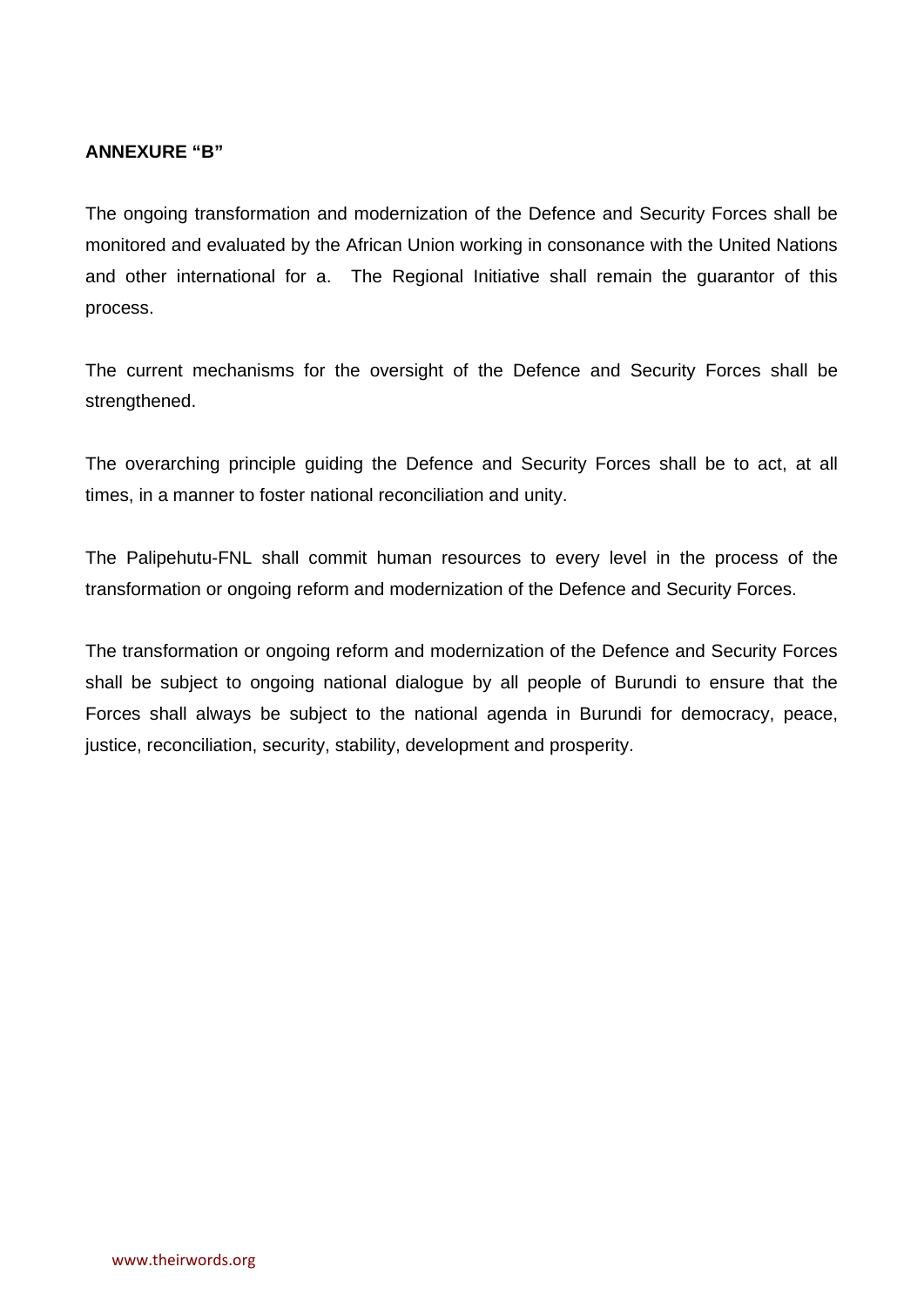# **JOINT COMUNIQUE ON THE 26TH REGIONAL SUMMIT ON BURUNDI**

## **DAR-ES-SALLAM, 18TH JUNE 2006**

The Summit of the Regional Peace Initiative on Burundi was held in Dar-Es-Salaam from 17 to 18 June 2006. The Regional Summit was attended by:

- His Excellency Jakaya Mrisho Kikwete, President of the United Republic of Tanzania and Deputy Chairperson of the Regional Initiative;
- His Excellency Thabo Mbeki, President of the Republic of South Africa;
- His Excellency Pierre Nkurunziza, President of the Republic of Burundi.
- His Excellency Lupando Mwape, Vice President of Republic of Zambia.
- The Right Honourable Bernard Makuza, Prime Minister of the Republic of Rwanda.
- Honourable A.M. Kirunda-Kivejinja, Deputy Prime Minister of the Republic of Uganda.
- Honourable Rpahael Tuju, Minister of Foreign Affairs of the Republic of Kenya.
- His Excellency Charles Nqakula, Minister of Safety and Security of the Republic of South Africa and Facilitator of the Burundi Peace Process.
- His Excellency Ambassador Nureldin Satti, Acting Special Representative of the United Nations Secretary General.
- His Excellency Ambassador Mamadou Bah, Special Representative of the Chairperson of the Commission of the African Union.

The Summit received a report from the Facilitator on the progress made since the peace talks between the Government of Burundi and the Palipehutu-FNL started on 29<sup>th</sup> May 2006.

The Facilitator informed the Summit that the Government of Burundi and the Palipehutu=FNL have expressed succinct determination to overcome their differences in the quest for lasting peace, security and stability in Burundi.

He further reported that both parties to the negotiations have now agreed on the principles towards the lasting Peace, Security and Stability in Burundi. The parties firmly consider that